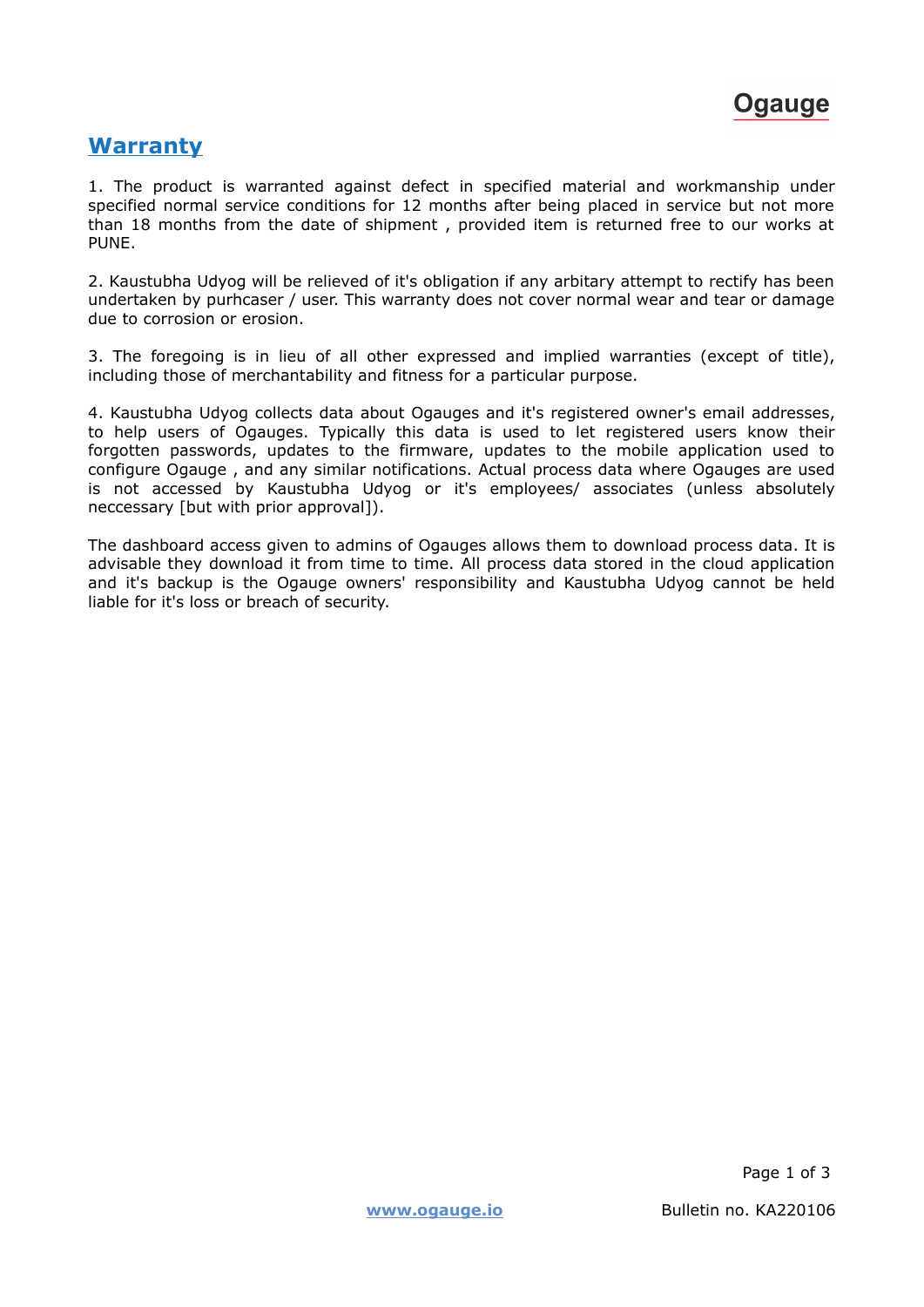

## **Limitations of liability**

You expressly understand and agree that Kaustubha Udyog shall not be liable to you for:

(a) Any direct, indirect, incidental, special consequential or exemplary damages which may be incurred by you, however caused and under any theory of liability. This shall include, but not be limited to, any losses of profit (whether incurred directly or indirectly), any losses of goodwill or business reputation, any losses of data suffered, cost of procurement of substitute goods or services, or other intangible losses;

(b) Any loss or damages which may be incurred by you, including but not limited to losses or damages as a result of:

(i) Any changes which Kaustubha Udyog may make to the services, or for any permanent or temporary cessation in the provision of the services (or any features within the services);

(ii) The deletion of, corruption of, or failure to store, any content and other communications data maintained or transmitted by or through your use of the services;

(iii) Your failure to provide Kaustubha Udyog with accurate account information;

(iv) Your failure to keep your password or account details secure and confidential.

(c) You agree that Kaustubha Udyog shall, in no event, be liable for any consquential, incidental, indirect, special, punitive, or other losses or damages whatsoever or for loss of business profits, business interruption, computer failure, loss of business informations, or other losses arising out of or caused by your use of or inability to use the service, even if Kaustubha Udyog has been advised of the posibility of such damage including damages caused by errors, omissions, interruptions, defects, failures of performances, unauthorised use, delay in operation or transmission, line failures, computer viruses, worms, Trojan horses or any other harms.

In no event shall Kaustubha Udyog's entire liability to you in respect of any service whether direct or indirect, exceed the fees paid by you towards such service.

(d) Kaustubha Udyog's liability in respect of defective part is limited to making good by replacement, or repair defects, to be determined by Kaustubha Udyog. This is provided the purchaser has given immediate written notice upon discovery of such defects, but within the time specified above. The replaced / repaired parts will be supplied exworks.

(e) Kaustubha Udyog's liability is limited to making good the part or parts which are defective and excludes any and every other obligation for loss or damage, direct or consequential.

(f) Although Kaustubha Udyog provide application assistance, either through our literature or personally, it is the responsibility of the customer to determine the suitablity of the product in the application. Customer's interpretation and implementation of application suggestions and recommendations by Kaustubha Udyog, general or specific, transmitted verbally or in writing, published or unpublished, is strictly at the buyer's own risk.

The limitations on Kaustubha Udyog's liability to you mentioned above shall apply whether or not Kaustubha Udyog has been advised of or should have been aware of the possibility of any such losses arising.